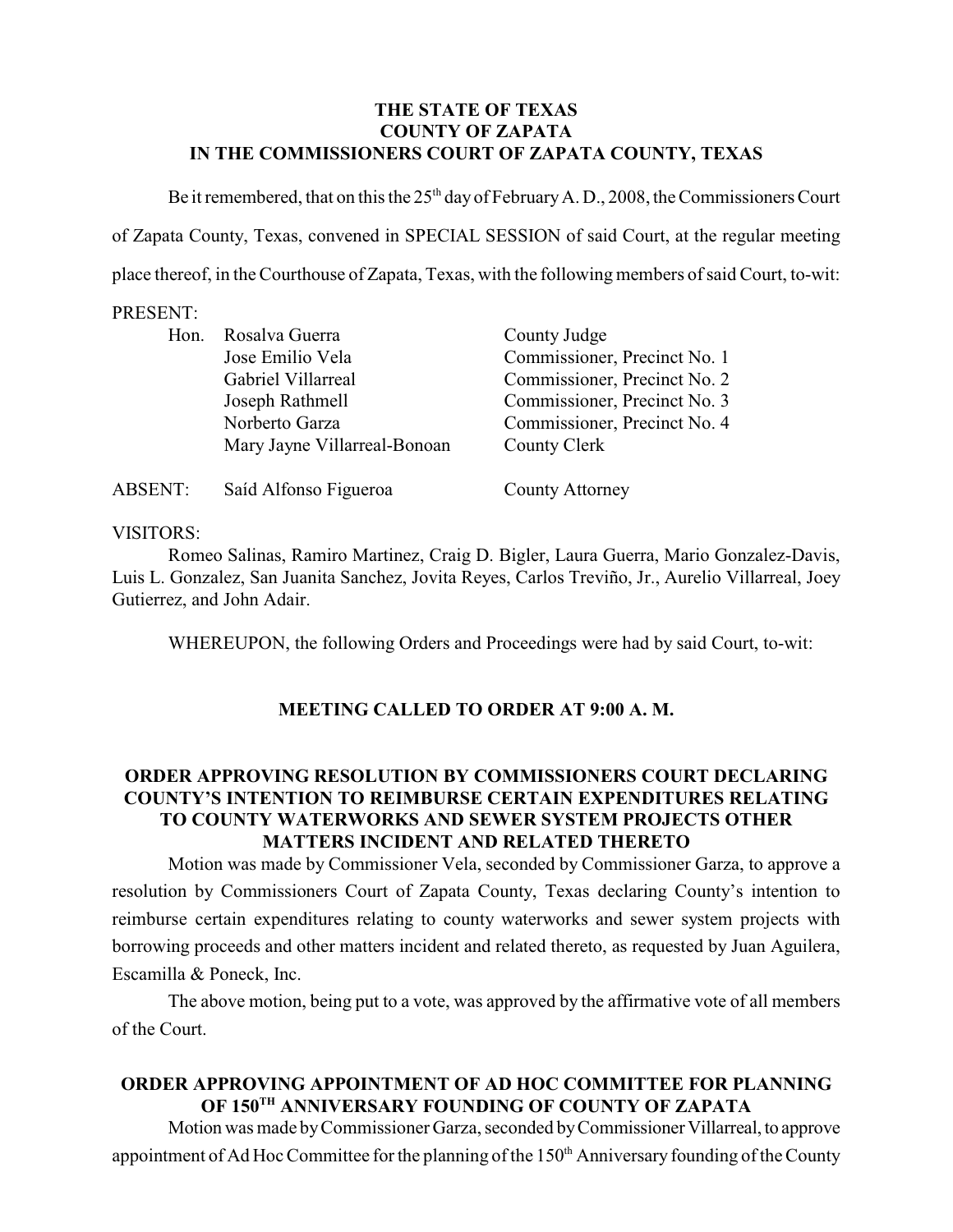of Zapata as requested by County Judge Rosalva Guerra.

The above motion, being put to a vote, was approved by the affirmative vote of all members of the Court.

### **ORDER APPROVING REQUEST TO UTILIZE \$8,000 FROM ACCOUNT #10-695-549 TO FIRE DEPARTMENT ACCOUNT #10-543-457**

Motion was made byCommissioner Vela, seconded by Commissioner Villarreal, to approve to utilize \$8,000 from Account #10-695-549 (Street Sweeper Pct. 4) to Fire Department Account #10-543-457 as requested by Commissioner Norberto Garza, Pct. 4.

The above motion, being put to a vote, was approved by the affirmative vote of all members of the Court.

### **ORDER APPROVING SEASONAL MAINTENANCE CONTRACT FOR ZAPATA COUNTY LITTLE LEAGUE PARKS**

Motion was made by Commissioner Garza, seconded by Commissioner Vela, to approve a seasonal maintenance contract for Zapata County Little League parks in the amount of \$23,500 to be paid on draw-downs from Account #10-409-706 (Maintenance and Operation Reserve) as requested by County Judge Rosalva Guerra.

The above motion, being put to a vote, was approved by the affirmative vote of all members of the Court.

# **ORDER APPROVING REQUEST TO UTILIZE \$150,000 FROM NEXT YEARS BUDGET FOR REIMBURSEMENT TO ZAPATA COUNTY FAIR ASSOCIATION**

Motion was made by Commissioner Garza, seconded by Commissioner Rathmell, to approve and authorize \$150,000 to be paid no earlier that October 1, 2008, beginning of the new fiscal year, and not from the Catastrophic Reserve Fund interest to reimburse the Zapata County Fair Association for the air conditioning system for the Oswaldo and Juanita Ramirez Exhibit Hall as requested by County Judge Rosalva Guerra.

The above motion, being put to a vote, was approved by the affirmative vote of all members of the Court.

#### **ADJOURN**

Motion to adjourn was made by Commissioner Garza, seconded by Commissioner Vela, and being put to a vote, was approved by the affirmative vote of all members of the Court.